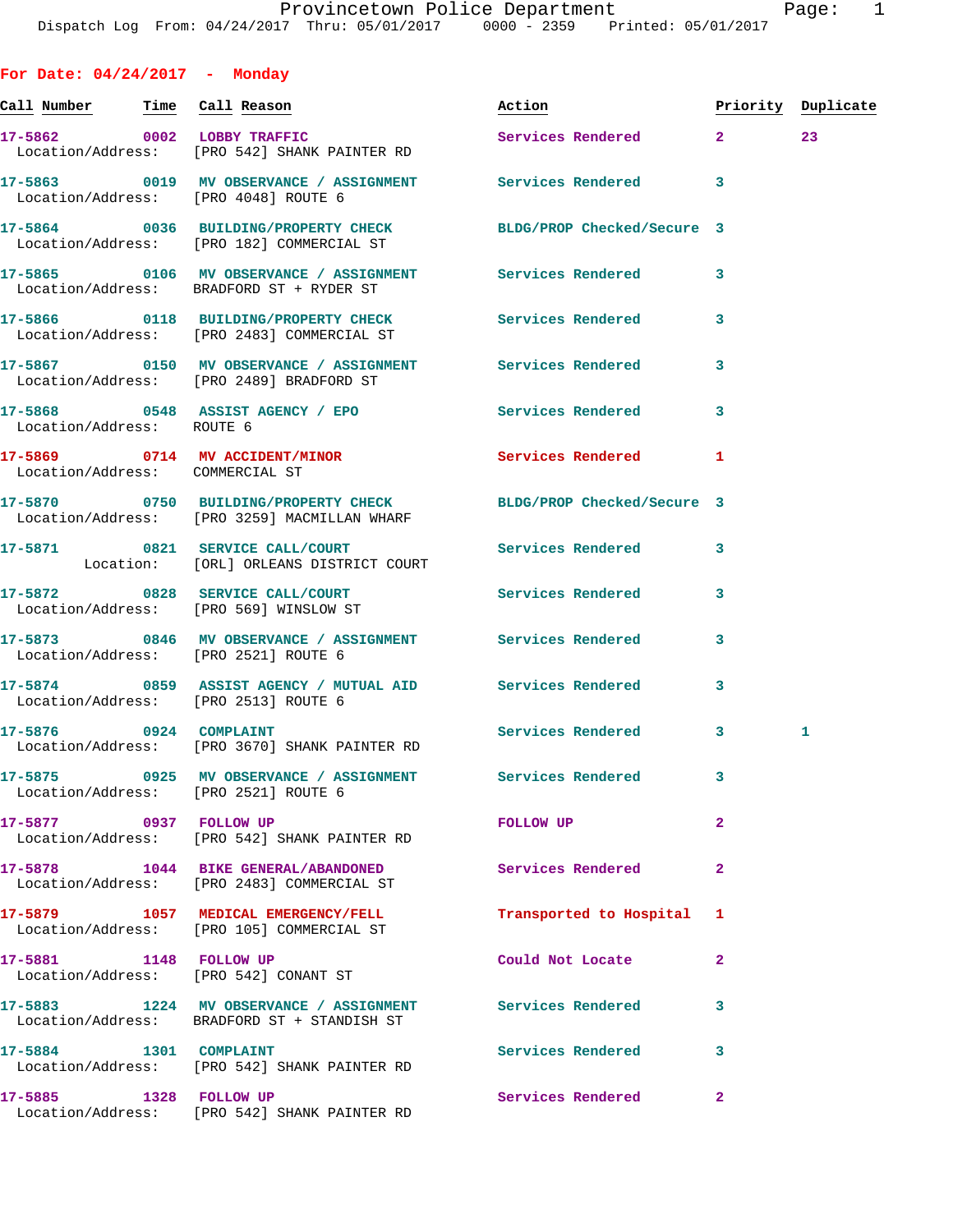|                                  |                                                                                                                 | Provincetown Police Department |              | Page: 2 |  |
|----------------------------------|-----------------------------------------------------------------------------------------------------------------|--------------------------------|--------------|---------|--|
|                                  | Dispatch Log From: 04/24/2017 Thru: 05/01/2017 0000 - 2359 Printed: 05/01/2017                                  |                                |              |         |  |
|                                  | 17-5886 1407 SERVE SUMMONS Could Not Locate 3<br>Location/Address: [PRO 549] STANDISH ST                        |                                |              |         |  |
|                                  | 17-5888 1428 BIKE GENERAL/ABANDONED Services Rendered 2<br>Location/Address: [PRO 2483] COMMERCIAL ST           |                                |              |         |  |
|                                  | 17-5889 1516 ASSIST CITIZEN<br>Location/Address: [PRO 186] COMMERCIAL ST                                        | Services Rendered 3            |              |         |  |
|                                  | 17-5890 1535 MEDICAL EMERGENCY/CHEST Transported to Hospital 1<br>Location/Address: [PRO 1892] SHANK PAINTER RD |                                |              |         |  |
|                                  | 17-5891 1554 PARK, WALK & TALK 1999 Services Rendered 2<br>Location/Address: [PRO 105] COMMERCIAL ST            |                                |              |         |  |
|                                  | 17-5894 1613 911 GENERAL<br>Location/Address: [PRO 515] RACE POINT RD                                           | Taken/Referred to Other 1      |              |         |  |
|                                  | 17-5895 1637 BUILDING/PROPERTY CHECK BLDG/PROP Checked/Secure 3<br>Location/Address: [PRO 2483] COMMERCIAL ST   |                                |              |         |  |
|                                  | 17-5896 1642 MEDICAL EMERGENCY/SICK PATIENT REFUSAL 1<br>Location/Address: [PRO 542] SHANK PAINTER RD           |                                |              |         |  |
|                                  | 17-5897 1729 BUILDING/PROPERTY CHECK BLDG/PROP Checked/Secure 3<br>Location/Address: [PRO 3256] COMMERCIAL ST   |                                |              |         |  |
|                                  | 17-5898 1809 WELL BEING CHECK<br>Location/Address: [PRO 2977] COMMERCIAL ST                                     | Could Not Locate 3             |              |         |  |
|                                  | 17-5899 1846 FOLLOW UP<br>Location/Address: [PRO 2977] COMMERCIAL ST                                            | SPOKEN TO                      | $\mathbf{2}$ |         |  |
| Location/Address: RYDER ST       | 17-5901 1913 MEDICAL EMERGENCY PATIENT REFUSAL                                                                  |                                | $\mathbf{1}$ |         |  |
|                                  | 17-5902 2110 MEDICAL EMERGENCY PATIENT REFUSAL 1<br>Location/Address: [PRO 951] HOLWAY AVE                      |                                |              |         |  |
|                                  | 17-5903 2343 911 GENERAL<br>Location/Address: [PRO 1662] PEARL ST                                               | Services Rendered              | 1            |         |  |
|                                  | 17-5904 2359 BUILDING/PROPERTY CHECK<br>Location/Address: [PRO 3430] COMMERCIAL ST                              | Services Rendered              | 3            |         |  |
| For Date: $04/25/2017$ - Tuesday |                                                                                                                 |                                |              |         |  |
| 17-5905 0002 LOBBY TRAFFIC       | Location/Address: [PRO 542] SHANK PAINTER RD                                                                    | Services Rendered              | 2            | 22      |  |

**17-5906 0009 BUILDING/PROPERTY CHECK Services Rendered 3**  Location/Address: [PRO 2483] COMMERCIAL ST **17-5907 0015 MV OBSERVANCE / ASSIGNMENT No Action Required 3**  Location/Address: [PRO 2489] BRADFORD ST 17-5908 0031 ANIMAL CALL **Services Rendered** 2 Location/Address: [PRO 1158] WINSLOW ST **17-5909 0054 BUILDING/PROPERTY CHECK BLDG/PROP Checked/Secure 3**  Location/Address: [PRO 3296] SHANK PAINTER RD **17-5910 0112 BUILDING/PROPERTY CHECK BLDG/PROP Checked/Secure 3**  Location/Address: [PRO 3259] MACMILLAN WHARF 17-5911 **17-5911** 0127 MV OBSERVANCE / ASSIGNMENT Services Rendered 3 Location/Address: [PRO 4048] ROUTE 6 **17-5912 0131 MV OBSERVANCE / ASSIGNMENT No Action Required 3**  Location/Address: HOWLAND ST + BRADFORD ST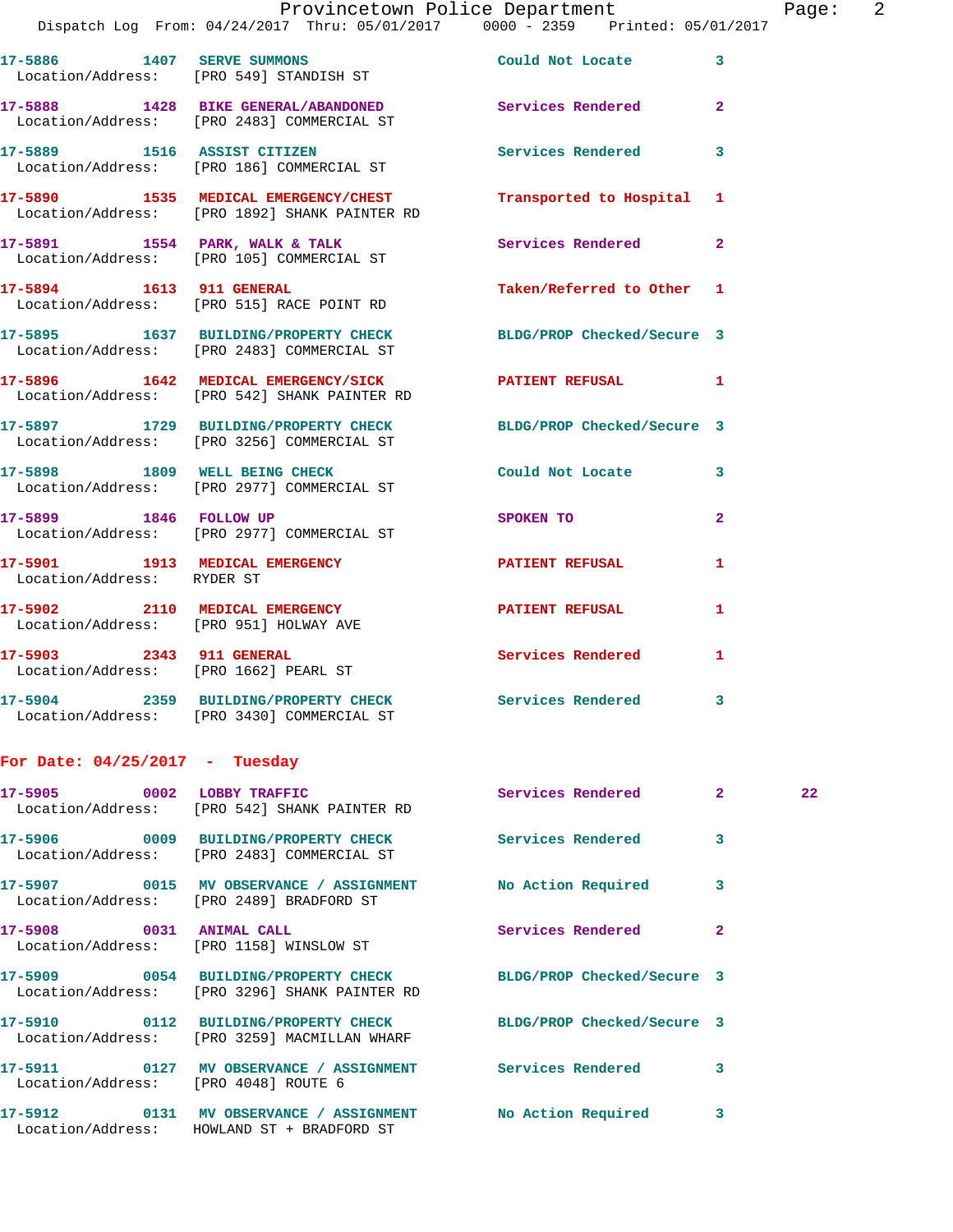|                                                         | 17-5913 0217 CELL 3 0.0.S.                                                                                    | No Action Required 3       |                          |
|---------------------------------------------------------|---------------------------------------------------------------------------------------------------------------|----------------------------|--------------------------|
|                                                         | 17-5914 0339 BUILDING/PROPERTY CHECK<br>Location/Address: [PRO 440] HARRY KEMP WAY                            | BLDG/PROP Checked/Secure 3 |                          |
|                                                         | 17-5915 0543 MV OBSERVANCE / ASSIGNMENT No Action Required<br>Location/Address: [PRO 2489] BRADFORD ST        |                            | 3                        |
| 17-5916 0654 SERVE WARRANT<br>Refer To Arrest: 17-46-AR | Location/Address: [PRO 3188] MEADOW RD                                                                        | Arrest(s) Made             | 3                        |
|                                                         | 17-5917 0714 MEDICAL EMERGENCY/EVALUATION Services Rendered 1<br>Location/Address: [PRO 542] SHANK PAINTER RD |                            |                          |
| 17-5918 0900 DISTURBANCE                                | Location/Address: [PRO 539] SHANK PAINTER RD                                                                  | Services Rendered          | 1                        |
| Location/Address: [PRO 2521] ROUTE 6                    | 17-5919 1055 MV OBSERVANCE / ASSIGNMENT Services Rendered                                                     |                            | $\overline{\phantom{a}}$ |
|                                                         | 17-5920 1148 BUILDING/PROPERTY CHECK<br>Location/Address: [PRO 3259] MACMILLAN WHARF                          | BLDG/PROP Checked/Secure 3 |                          |
|                                                         | 17-5921 1330 BUILDING/PROPERTY CHECK<br>Location/Address: [PRO 2898] JEROME SMITH RD                          | BLDG/PROP Checked/Secure 3 |                          |
|                                                         | 17-5922 1339 BUILDING/PROPERTY CHECK<br>Location/Address: [PRO 2483] COMMERCIAL ST                            | BLDG/PROP Checked/Secure 3 |                          |
| 17-5923 1346 FOUND PURSE                                | Location/Address: [PRO 564] BAYBERRY AVE                                                                      | <b>Services Rendered</b>   | $\mathbf{3}$             |
| 17-5925 1625 BY-LAW VIOLATION                           | Location/Address: [PRO 3296] SHANK PAINTER RD                                                                 | Services Rendered          | $\mathbf{2}$             |
|                                                         | 17-5926 1705 PARK, WALK & TALK<br>Location/Address: [PRO 105] COMMERCIAL ST                                   | Services Rendered          | $\mathbf{2}$             |
|                                                         | 17-5927 1730 MV OBSERVANCE / ASSIGNMENT Services Rendered<br>Location/Address: [PRO 3430] COMMERCIAL ST       |                            | 3                        |
| Location/Address: [PRO 521] ROUTE 6                     | 17-5928 1732 BUILDING/PROPERTY CHECK Services Rendered 3                                                      |                            |                          |
|                                                         | 17-5929 1810 MV OBSERVANCE / ASSIGNMENT Services Rendered<br>Location/Address: [PRO 2494] BRADFORD ST         |                            | 3                        |
|                                                         | 17-5930 1931 BUILDING/PROPERTY CHECK<br>Location/Address: [PRO 2206] COMMERCIAL ST                            | <b>Services Rendered</b>   | 3                        |
| Location/Address: ROUTE 6 + SNAIL RD                    | 17-5931 1942 MV OBSERVANCE / ASSIGNMENT Services Rendered                                                     |                            | 3                        |
|                                                         | 17-5933 2014 TRANSPORT RESIDENT<br>Location/Address: [PRO 542] SHANK PAINTER RD                               | Services Rendered          | 3                        |
| 17-5934 2038 MEDICAL ALARM                              | Location/Address: [PRO 965] KIMBERLY LN                                                                       | <b>Services Rendered</b>   | 1                        |
|                                                         | 17-5935 2054 VERBAL NO LIGHTS<br>Location/Address: [PRO 2277] BRADFORD ST                                     | <b>VERBAL WARNING</b>      | 3                        |
|                                                         | 17-5936 2108 BUILDING/PROPERTY CHECK BLDG/PROP Checked/Secure 3<br>Location/Address: [PRO 379] COMMERCIAL ST  |                            |                          |
| Location/Address: [PRO 58] BRADFORD ST                  | 17-5937 2146 BUILDING/PROPERTY CHECK                                                                          | BLDG/PROP Checked/Secure 3 |                          |
| 17-5938                                                 | 2211 BUILDING/PROPERTY CHECK                                                                                  | BLDG/PROP Checked/Secure 3 |                          |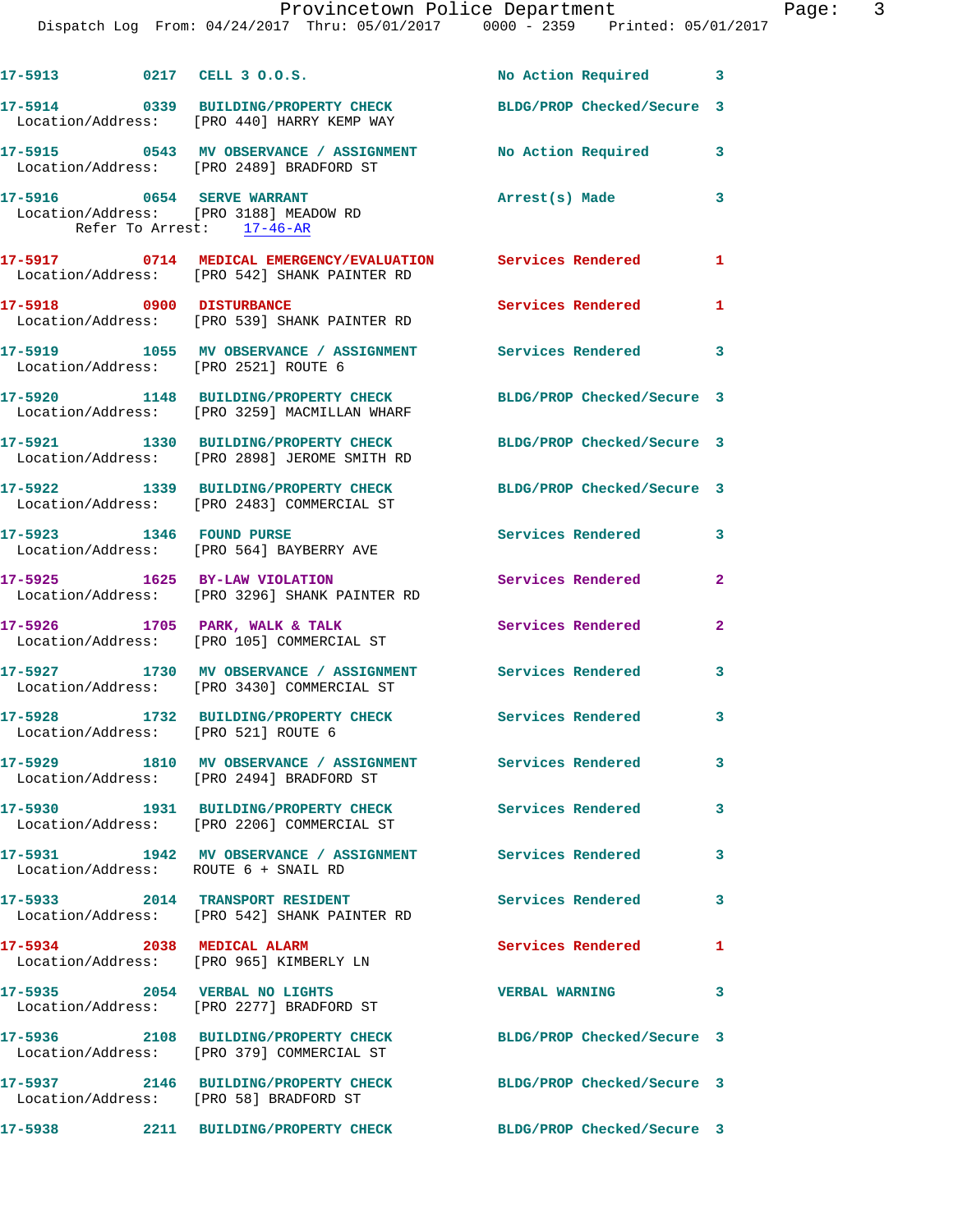|                                      | Dispatch Log From: 04/24/2017 Thru: 05/01/2017 0000 - 2359 Printed: 05/01/2017                                   | Provincetown Police Department | Page:  4        |  |
|--------------------------------------|------------------------------------------------------------------------------------------------------------------|--------------------------------|-----------------|--|
|                                      | Location/Address: [PRO 440] HARRY KEMP WAY                                                                       |                                |                 |  |
|                                      | 17-5939 2351 BUILDING/PROPERTY CHECK Services Rendered 3<br>Location/Address: [PRO 2483] COMMERCIAL ST           |                                |                 |  |
|                                      | 17-5940 2359 BUILDING/PROPERTY CHECK BLDG/PROP Checked/Secure 3<br>Location/Address: [PRO 519] RACE POINT RD     |                                |                 |  |
| For Date: $04/26/2017$ - Wednesday   |                                                                                                                  |                                |                 |  |
|                                      | 17-5941 0002 LOBBY TRAFFIC Services Rendered 2<br>Location/Address: [PRO 542] SHANK PAINTER RD                   |                                | 17 <sub>1</sub> |  |
|                                      | 17-5942 0017 MV OBSERVANCE / ASSIGNMENT Services Rendered 3<br>Location/Address: BRADFORD ST + RYDER ST          |                                |                 |  |
|                                      | 17-5943 0055 BUILDING/PROPERTY CHECK Services Rendered 3<br>Location/Address: [PRO 3259] MACMILLAN WHARF         |                                |                 |  |
|                                      | 17-5944 0119 MV OBSERVANCE / ASSIGNMENT Services Rendered 3<br>Location/Address: BRADFORD ST + HOWLAND ST        |                                |                 |  |
|                                      | 17-5945 0155 BUILDING/PROPERTY CHECK BLDG/PROP Checked/Secure 3<br>Location/Address: [PRO 182] COMMERCIAL ST     |                                |                 |  |
|                                      | 17-5946 0210 BUILDING/PROPERTY CHECK Services Rendered 3<br>Location/Address: SHANK PAINTER RD + JEROME SMITH RD |                                |                 |  |
|                                      | 17-5947 0544 BUILDING/PROPERTY CHECK<br>Location/Address: [PRO 2977] COMMERCIAL ST                               | BLDG/PROP Checked/Secure 3     |                 |  |
|                                      | 17-5948 0557 BUILDING/PROPERTY CHECK BLDG/PROP Checked/Secure 3<br>Location/Address: [PRO 526] RYDER ST EXT      |                                |                 |  |
|                                      | 17-5949 0602 MEDICAL EMERGENCY PATIENT REFUSAL 1<br>Location/Address: [PRO 1892] SHANK PAINTER RD                |                                |                 |  |
|                                      | 17-5950 0640 911 TTY TEST CALL<br>Location/Address: [PRO 542] SHANK PAINTER RD                                   | No Action Required 1           |                 |  |
|                                      | 17-5951 0743 BUILDING/PROPERTY CHECK BLDG/PROP Checked/Secure 3<br>Location/Address: [PRO 2494] BRADFORD ST      |                                |                 |  |
| Location/Address: [PRO 2521] ROUTE 6 | 17-5952 0811 ASSIST AGENCY / MUTUAL AID Services Rendered 3                                                      |                                |                 |  |
|                                      | 17-5953 0815 SERVICE CALL/SCHOOL<br>Location/Address: [PRO 569] WINSLOW ST                                       | Services Rendered 3            |                 |  |
|                                      | 17-5954 0839 SERVICE CALL<br>Location/Address: [PRO 1417] PLEASANT ST                                            | Services Rendered 3            |                 |  |
|                                      | 17-5955 0852 FOLLOW UP (CIT)<br>Location/Address: [PRO 488] MAYFLOWER ST                                         | Services Rendered 2            |                 |  |
|                                      | 17-5956 0931 BUILDING/PROPERTY CHECK BLDG/PROP Checked/Secure 3<br>Location/Address: [PRO 3317] CEMETERY RD      |                                |                 |  |
|                                      | 17-5957 0932 BUILDING/PROPERTY CHECK BLDG/PROP Checked/Secure 3<br>Location/Address: [PRO 3318] CEMETERY RD      |                                |                 |  |
|                                      | 17-5958 0934 ANIMAL CALL/PET PANTRY Services Rendered 2<br>Location/Address: [PRO 3296] SHANK PAINTER RD         |                                |                 |  |
|                                      | 17-5959 0949 FOLLOW UP<br>Location/Address: [PRO 542] SHANK PAINTER RD                                           | Taken/Referred to Other 2      |                 |  |
|                                      | 17-5960 0954 DISTURBANCE<br>Location/Address: [PRO 3259] MACMILLAN WHARF                                         | Services Rendered 1            |                 |  |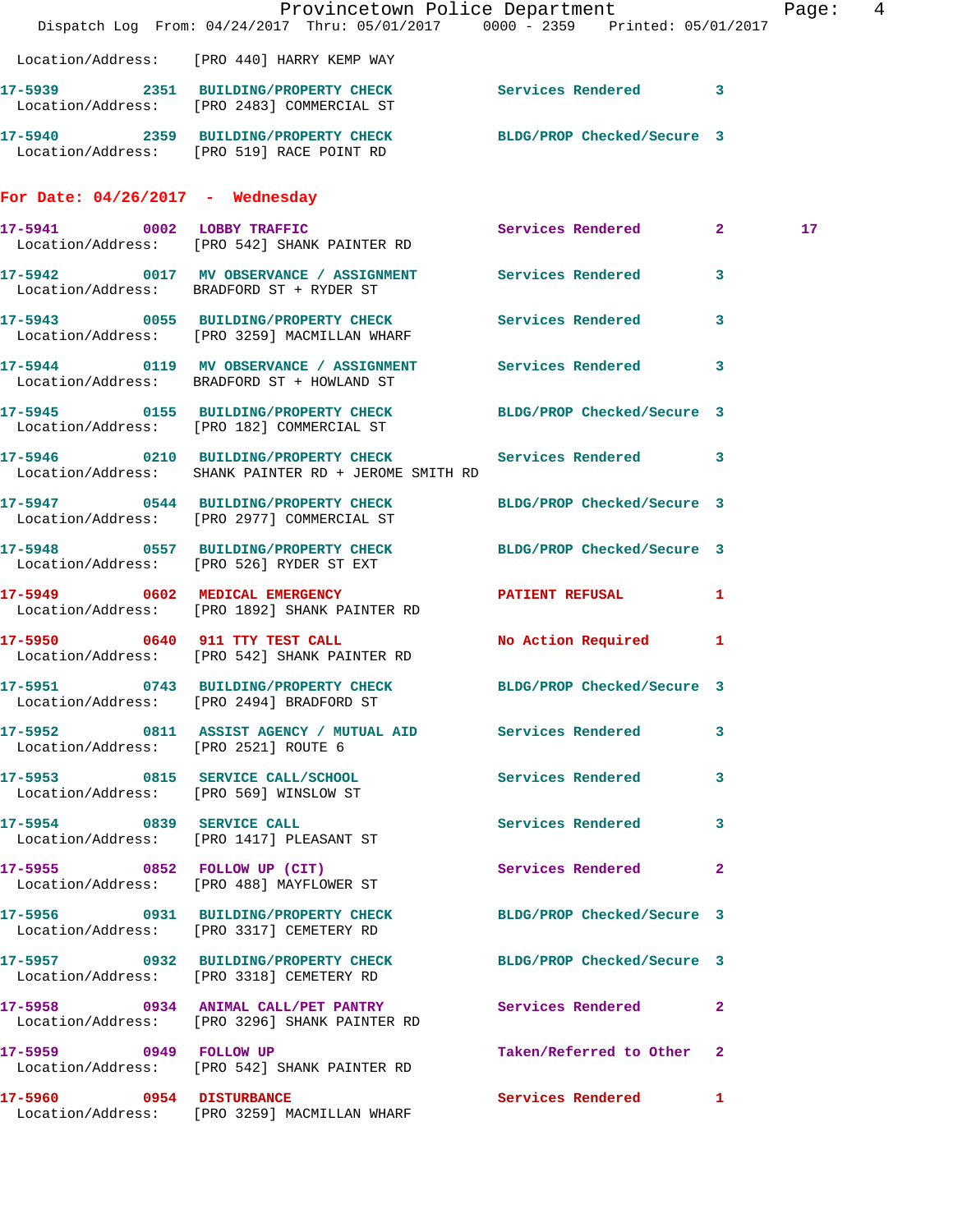|                               | Provincetown Police Department<br>Dispatch Log From: 04/24/2017 Thru: 05/01/2017 0000 - 2359 Printed: 05/01/2017 |                            | Page: 5      |
|-------------------------------|------------------------------------------------------------------------------------------------------------------|----------------------------|--------------|
|                               | 17-5961 1056 HAZARDS/SPILL Taken/Referred to Other 2<br>Location/Address: [PRO 2519] ROUTE 6                     |                            |              |
|                               | 17-5962 1118 PARK, WALK & TALK 1998 Services Rendered 2<br>Location/Address: [PRO 537] SHANK PAINTER RD          |                            |              |
|                               | 17-5963 1119 ASSIST AGENCY /PIGEON Taken/Referred to Other 3<br>Location/Address: [TRU] ROUTE 6                  |                            |              |
|                               | 17-5964 1136 FOLLOW UP<br>Location/Address: [PRO 3722] BANGS ST                                                  | Services Rendered          | $\mathbf{2}$ |
|                               | 17-5965 1209 MV COMPLAINT<br>Location/Address: [PRO 2272] NELSON AVE                                             | SPOKEN TO                  | $\mathbf{2}$ |
|                               | 17-5966 1244 MV OBSERVANCE / ASSIGNMENT Services Rendered<br>Location/Address: BRADFORD ST + STANDISH ST         |                            | 3            |
|                               | 17-5967 1259 FOLLOW UP/LAYLA 1259 SPOKEN TO<br>Location/Address: [PRO 542] SHANK PAINTER RD                      |                            | $\mathbf{2}$ |
| Refer To Summons: 17-47-AR    | 17-5968 1303 MV STOP<br>Location/Address: GOSNOLD ST + COMMERCIAL ST                                             | Citation/Warning Issued 3  |              |
|                               | 17-5969 1305 ANIMAL CALL/OTTER SPOKEN TO<br>Location/Address: [PRO 3802] BAYBERRY AVE                            |                            | $\mathbf{2}$ |
|                               | 17-5970 1334 MV OBSERVANCE / ASSIGNMENT Services Rendered 3<br>Location/Address: [PRO 1892] SHANK PAINTER RD     |                            |              |
|                               | 17-5971                1403    ALARM - GENERAL<br>Location/Address:     [PRO 2155] COMMERCIAL ST                 | <b>Services Rendered</b>   | 1            |
|                               | 17-5972 1414 PARK, WALK & TALK/PET PANTRY Services Rendered 2<br>Location/Address: [PRO 285] COMMERCIAL ST       |                            |              |
|                               | 17-5973 1418 DISTURBANCE<br>Location/Address: [PRO 1952] COMMERCIAL ST                                           | Services Rendered          | 1            |
|                               | 17-5974 1421 MEDICAL EMERGENCY Services Rendered 1<br>Location/Address: [PRO 1952] COMMERCIAL ST                 |                            |              |
|                               | 17-5975 1555 MEDICAL EMERGENCY<br>Location/Address: [PRO 1149] WILLOW DR                                         | Transported to Hospital 1  |              |
|                               | 17-5976 1557 MEDICAL EMERGENCY<br>Location/Address: [PRO 544] SHANK PAINTER RD                                   | Transported to Hospital 1  |              |
|                               | 17-5977 1600 MV OBSERVANCE / ASSIGNMENT Services Rendered 3<br>Location/Address: BRADFORD ST + HIGH POLE HILL    |                            |              |
| Location/Address: BRADFORD ST | 17-5978 1609 911 TRANSFER FROM MSP                                                                               | <b>Services Rendered</b>   | 1            |
| 17-5980 1620 LOST IPHONE      | Location/Address: [PRO 542] SHANK PAINTER RD                                                                     | Services Rendered 3        |              |
|                               | 17-5981 1649 BUILDING/PROPERTY CHECK Services Rendered<br>Location/Address: [PRO 2483] COMMERCIAL ST             |                            | 3            |
|                               | 17-5982 1707 BUILDING/PROPERTY CHECK BLDG/PROP Checked/Secure 3<br>Location/Address: [PRO 1778] SHANK PAINTER RD |                            |              |
|                               | 17-5983 1713 PARK, WALK & TALK<br>Location/Address: [PRO 105] COMMERCIAL ST                                      | BLDG/PROP Checked/Secure 2 |              |
|                               | 17-5984 1737 BUILDING/PROPERTY CHECK Services Rendered<br>Location/Address: [PRO 2540] RACE POINT RD             |                            | 3            |
|                               | 17-5985 1744 PARK, WALK & TALK                                                                                   | <b>Services Rendered</b>   | $\mathbf{2}$ |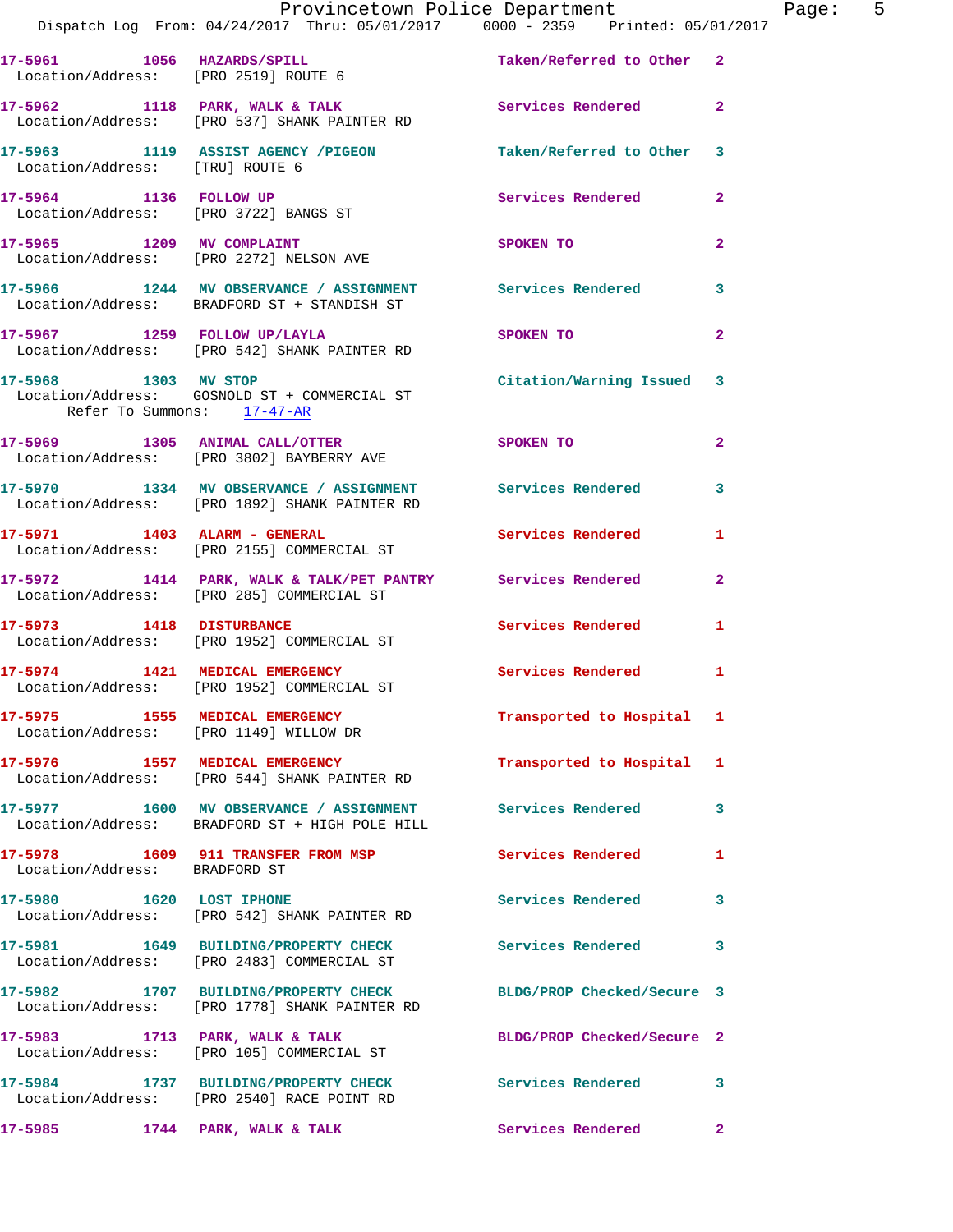|                           | Dispatch Log From: 04/24/2017 Thru: 05/01/2017 0000 - 2359 Printed: 05/01/2017                                   | Provincetown Police Department | Page: 6                 |  |
|---------------------------|------------------------------------------------------------------------------------------------------------------|--------------------------------|-------------------------|--|
|                           | Location/Address: [PRO 3296] SHANK PAINTER RD                                                                    |                                |                         |  |
|                           | 17-5986 1922 MV STOP<br>Location/Address: [PRO 183] COMMERCIAL ST                                                | <b>VERBAL WARNING</b>          | $\overline{\mathbf{3}}$ |  |
|                           | 17-5987 1934 BUILDING/PROPERTY CHECK BLDG/PROP Checked/Secure 3<br>Location/Address: [PRO 3921] ROUTE 6          |                                |                         |  |
|                           | 17-5988 1956 BUILDING/PROPERTY CHECK Services Rendered<br>Location/Address: [PRO 433] RYDER ST EXT               |                                | $\overline{\mathbf{3}}$ |  |
| Location/Address: ROUTE 6 | 17-5989 2005 MV OBSERVANCE / ASSIGNMENT Services Rendered                                                        |                                | 3                       |  |
|                           | 17-5990 2056 BUILDING/PROPERTY CHECK BLDG/PROP Checked/Secure 3<br>Location/Address: [PRO 516] RACE POINT RD     |                                |                         |  |
|                           | 17-5991 2119 BUILDING/PROPERTY CHECK BLDG/PROP Checked/Secure 3<br>Location/Address: [PRO 440] HARRY KEMP WAY    |                                |                         |  |
|                           | 17-5992 2139 ALARM - FIRE<br>Location/Address: [PRO 3430] COMMERCIAL ST                                          | <b>False Alarm</b>             | 1                       |  |
|                           | 17-5993 2211 BUILDING/PROPERTY CHECK BLDG/PROP Checked/Secure 3<br>Location/Address: [PRO 545] SHANK PAINTER RD  |                                |                         |  |
|                           | 17-5994 2213 BUILDING/PROPERTY CHECK BLDG/PROP Checked/Secure 3<br>Location/Address: [PRO 1778] SHANK PAINTER RD |                                |                         |  |
|                           |                                                                                                                  |                                |                         |  |

## **For Date: 04/27/2017 - Thursday**

|                                                              | 17-5995 0001 LOBBY TRAFFIC<br>Location/Address: [PRO 542] SHANK PAINTER RD                                      | Services Rendered 2       |                         | 21 |
|--------------------------------------------------------------|-----------------------------------------------------------------------------------------------------------------|---------------------------|-------------------------|----|
|                                                              | 17-5996 0015 BUILDING/PROPERTY CHECK Services Rendered<br>Location/Address: [PRO 3259] MACMILLAN WHARF          |                           | $\overline{\mathbf{3}}$ |    |
| Location/Address: ROUTE 6 + SNAIL RD                         | 17-5997 6029 MV OBSERVANCE / ASSIGNMENT Services Rendered                                                       |                           | 3                       |    |
|                                                              | 17-5998 0101 BUILDING/PROPERTY CHECK Services Rendered<br>Location/Address: [PRO 1989] COMMERCIAL ST            |                           | 3                       |    |
|                                                              | 17-5999 0128 BUILDING/PROPERTY CHECK BLDG/PROP Checked/Secure 3<br>Location/Address: [PRO 3259] MACMILLAN WHARF |                           |                         |    |
| 17-6000 0128 MV STOP<br>Location/Address: [PRO 2479] ROUTE 6 |                                                                                                                 | <b>No Action Required</b> | $\overline{\mathbf{3}}$ |    |
|                                                              | 17-6001 0204 MV OBSERVANCE / ASSIGNMENT Services Rendered<br>Location/Address: BRADFORD ST + HOWLAND ST         |                           | $\overline{\mathbf{3}}$ |    |
|                                                              | 17-6002 0218 MV OBSERVANCE / ASSIGNMENT No Action Required 3<br>Location/Address: RYDER ST + BRADFORD ST        |                           |                         |    |
|                                                              | 17-6003 0344 BUILDING/PROPERTY CHECK BLDG/PROP Checked/Secure 3<br>Location/Address: [PRO 447] JEROME SMITH RD  |                           |                         |    |
|                                                              | 17-6004 0526 BUILDING/PROPERTY CHECK Services Rendered<br>Location/Address: [PRO 530] SHANK PAINTER RD          |                           | 3                       |    |
| Refer To Arrest: 17-48-AR                                    | 17-6005 0604 SERVE WARRANT<br>Location/Address: HOWLAND ST + BRADFORD ST                                        | Arrest(s) Made            | 3                       |    |
| Location/Address: [PRO 569] WINSLOW ST                       | 17-6006 0809 SERVICE CALL/SCHOOL 5 Services Rendered                                                            |                           | 3                       |    |
|                                                              | 17-6007 0811 SERVICE CALL/COURT<br>Location/Address: [PRO 542] SHANK PAINTER RD                                 | Services Rendered         | $\overline{\mathbf{3}}$ |    |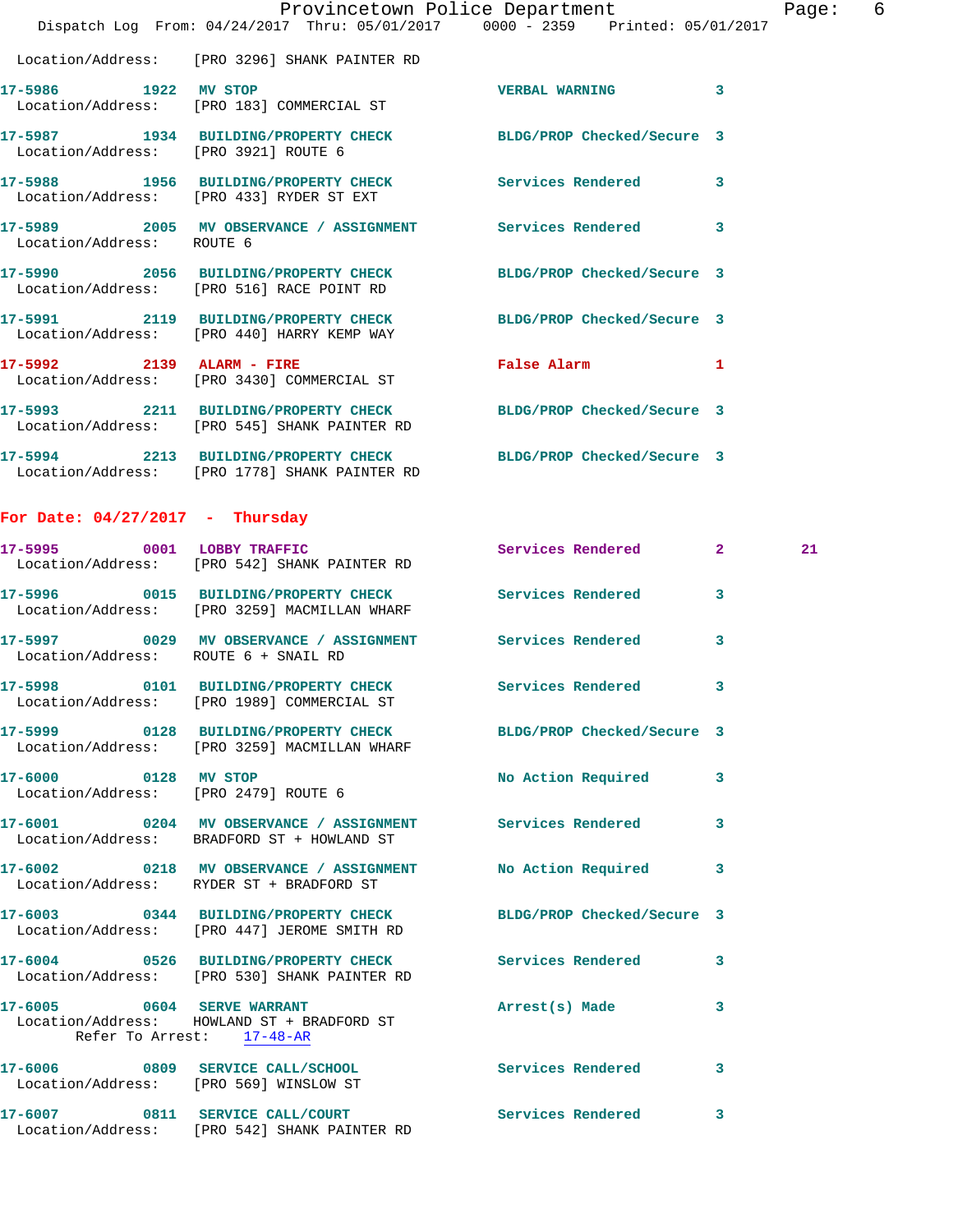|                             | Provincetown Police Department<br>Dispatch Log From: 04/24/2017 Thru: 05/01/2017 0000 - 2359 Printed: 05/01/2017 |                       | Page:<br>7     |
|-----------------------------|------------------------------------------------------------------------------------------------------------------|-----------------------|----------------|
| Refer To Arrest: 17-48-AR   |                                                                                                                  |                       |                |
|                             | 17-6008 0827 MV DISABLED Services Rendered 2<br>Location/Address: [PRO 2483] COMMERCIAL ST                       |                       |                |
|                             | 17-6009 0856 BUILDING/PROPERTY CHECK BLDG/PROP Checked/Secure 3<br>Location/Address: [PRO 2206] COMMERCIAL ST    |                       |                |
|                             | 17-6010 0858 LOST BUCKET W/ TOOLS Services Rendered 3<br>Location/Address: [PRO 399] COMMERCIAL ST               |                       |                |
| 17-6011 0915 MV STOP        | Location/Address: [PRO 2479] ROUTE 6                                                                             | <b>VERBAL WARNING</b> | $\mathbf{3}$   |
|                             | 17-6012 0917 ASSIST AGENCY / MUTUAL AID Services Rendered<br>Location/Address: [PRO 542] SHANK PAINTER RD        |                       | 3              |
|                             | 17-6013 0929 ANIMAL CALL/SQUIRREL Services Rendered<br>Location/Address: [PRO 2115] WINSLOW ST                   |                       | $\overline{2}$ |
|                             | 17-6015 0959 ANIMAL CALL/DEAD SQUIRREL Services Rendered<br>Location/Address: [PRO 488] MAYFLOWER ST             |                       | $\mathbf{2}$   |
|                             | 17-6016 1048 PARK, WALK & TALK 1988 Services Rendered<br>Location/Address: [PRO 3287] ROUTE 6                    |                       | $\overline{2}$ |
|                             | 17-6017 1056 BIKE GENERAL/ABANDONED Services Rendered<br>Location/Address: [PRO 606] CONWELL ST                  |                       | $\mathbf{2}$   |
|                             | 17-6018 1110 PARK, WALK & TALK 1988 Services Rendered<br>Location: [PRO 3431] LOPES SQUARE                       |                       | $\mathbf{2}$   |
|                             | 17-6019 1120 FOLLOW UP/OTTER<br>Location/Address: [PRO 3802] BAYBERRY AVE                                        | Services Rendered     | $\mathbf{2}$   |
|                             | 17-6020 1128 LARCENY /FORGERY / FRAUD SPOKEN TO<br>Location/Address: [PRO 1865] COMMERCIAL ST                    |                       | $\mathbf{2}$   |
|                             | 17-6021 1154 ANIMAL CALL SPOKEN TO<br>Location/Address: BRADFORD ST + PRISCILLA ALDEN RD                         |                       | $\overline{2}$ |
|                             | 17-6022 1218 ANIMAL CALL/DEAD SQUIRREL Services Rendered<br>Location/Address: [PRO 488] MAYFLOWER ST             |                       |                |
|                             | 17-6023 1221 PARK, WALK & TALK 3 Services Rendered<br>Location/Address: [PRO 1952] COMMERCIAL ST                 |                       | $\overline{2}$ |
| 17-6024 1334 COMPLAINT      | Location/Address: [PRO 595] BRADFORD ST                                                                          | SPOKEN TO             | 3              |
|                             | 17-6027 1356 FOLLOW UP/SERVICE ANIMALS Services Rendered<br>Location/Address: [PRO 105] COMMERCIAL ST            |                       | $\mathbf{2}$   |
| 17-6028 1457 SCHOOL         | Location/Address: [PRO 569] WINSLOW ST                                                                           | Services Rendered     | 3              |
|                             | 17-6030 1517 MV OBSERVANCE / ASSIGNMENT Services Rendered<br>Location/Address: [PRO 106] COMMERCIAL ST           |                       | 3              |
| 17-6031 1521 ANIMAL CALL    | Location/Address: ROUTE 6 + HOWLAND ST                                                                           | Services Rendered     | $\mathbf{2}$   |
|                             | 17-6032 1531 BUILDING/PROPERTY CHECK BLDG/PROP Checked/Secure 3<br>Location/Address: [PRO 2483] COMMERCIAL ST    |                       |                |
|                             | 17-6033 1536 PARK, WALK & TALK<br>Location/Address: [PRO 3259] MACMILLAN WHARF                                   | Services Rendered     | $\mathbf{2}$   |
| 17-6034 1536 ASSIST CITIZEN |                                                                                                                  | Services Rendered     | 3              |

Location/Address: [PRO 2518] ROUTE 6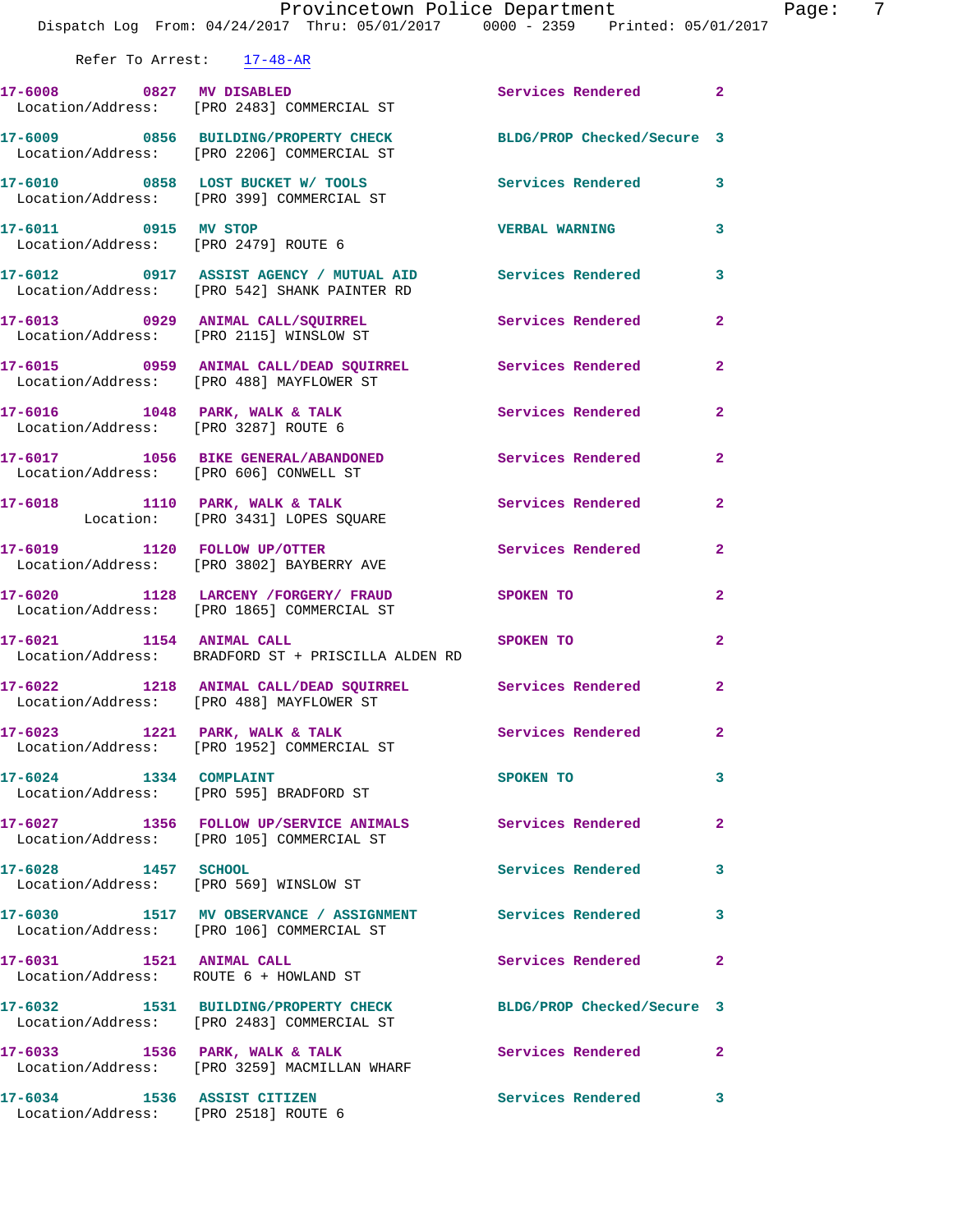|                                                                          | Provincetown Police Department<br>Dispatch Log From: 04/24/2017 Thru: 05/01/2017 0000 - 2359 Printed: 05/01/2017  |                            |                |
|--------------------------------------------------------------------------|-------------------------------------------------------------------------------------------------------------------|----------------------------|----------------|
|                                                                          | 17-6036 1621 BUILDING/PROPERTY CHECK BLDG/PROP Checked/Secure 3<br>Location/Address: [PRO 1989] COMMERCIAL ST     |                            |                |
|                                                                          | 17-6037 1646 MV OBSERVANCE / ASSIGNMENT Services Rendered<br>Location/Address: SHANK PAINTER RD + JEROME SMITH RD |                            | 3              |
| Refer To Arrest: 17-48-AR                                                | 17-6038 1653 ASSIST CITIZEN<br>Location/Address: [PRO 542] SHANK PAINTER RD                                       | <b>Services Rendered</b>   | 3              |
|                                                                          | 17-6039 1719 BUILDING/PROPERTY CHECK Services Rendered<br>Location/Address: [PRO 2490] PROVINCELANDS RD           |                            | 3              |
| Location/Address: SNAIL RD                                               | 17-6040 1720 MV OBSERVANCE / ASSIGNMENT Services Rendered                                                         |                            | 3              |
| 17-6041 1759 MEDICAL EMERGENCY<br>Location/Address: [PRO 569] WINSLOW ST |                                                                                                                   | Transported to Hospital    | 1              |
| 17-6042 1809 BAR CHECK                                                   | Location/Address: [PRO 2605] COMMERCIAL ST                                                                        | Services Rendered          | $\overline{a}$ |
|                                                                          | 17-6044 1828 BUILDING/PROPERTY CHECK BLDG/PROP Checked/Secure 3<br>Location/Address: [PRO 2543] MACMILLAN WHARF   |                            |                |
|                                                                          | 17-6045 1910 BUILDING/PROPERTY CHECK Services Rendered<br>Location/Address: [PRO 564] BAYBERRY AVE                |                            | 3              |
|                                                                          | 17-6046 1910 BUILDING/PROPERTY CHECK BLDG/PROP Checked/Secure 3<br>Location/Address: [PRO 2540] RACE POINT RD     |                            |                |
| 17-6047 1943 MV DISABLED<br>Location/Address: [PRO 2518] ROUTE 6         |                                                                                                                   | Services Rendered          | $\mathbf{2}$   |
| Location/Address: ROUTE 6 + HOWLAND ST                                   | 17-6048 1946 MV OBSERVANCE / ASSIGNMENT Services Rendered                                                         |                            | 3              |
|                                                                          | 17-6049 2016 BUILDING/PROPERTY CHECK BLDG/PROP Checked/Secure 3<br>Location/Address: [PRO 3259] MACMILLAN WHARF   |                            |                |
|                                                                          | 17-6050 2025 BUILDING/PROPERTY CHECK BLDG/PROP Checked/Secure 3<br>Location/Address: [PRO 516] RACE POINT RD      |                            |                |
| 17-6051 2039 MV STOP<br>Location/Address: [PRO 2518] ROUTE 6             |                                                                                                                   | <b>VERBAL WARNING</b>      | 3              |
|                                                                          | 17-6052 2126 MV OBSERVANCE / ASSIGNMENT Services Rendered<br>Location/Address: [PRO 4041] BRADFORD ST             |                            | 3              |
|                                                                          | 17-6054 2157 BUILDING/PROPERTY CHECK<br>Location/Address: [PRO 379] COMMERCIAL ST                                 | BLDG/PROP Checked/Secure 3 |                |
| 17-6055 2157 MV STOP<br>Location/Address: CONWELL ST                     |                                                                                                                   | <b>VERBAL WARNING</b>      | 3              |
| Location/Address: [PRO 3287] ROUTE 6                                     | 17-6056 2202 BUILDING/PROPERTY CHECK BLDG/PROP Checked/Secure 3                                                   |                            |                |
|                                                                          | 17-6057 2225 BUILDING/PROPERTY CHECK BLDG/PROP Checked/Secure 3<br>Location/Address: [PRO 530] SHANK PAINTER RD   |                            |                |
|                                                                          | 17-6058 2346 BUILDING/PROPERTY CHECK BLDG/PROP Checked/Secure 3<br>Location/Address: [PRO 440] HARRY KEMP WAY     |                            |                |
| 17-6059 2349 BAR CHECK                                                   | Location/Address: [PRO 3443] COMMERCIAL ST                                                                        | Services Rendered          | 2              |
| For Date: $04/28/2017$ - Friday                                          |                                                                                                                   |                            |                |

**17-6060 0001 BUILDING/PROPERTY CHECK BLDG/PROP Checked/Secure 3** 

Page:  $8$ <br>017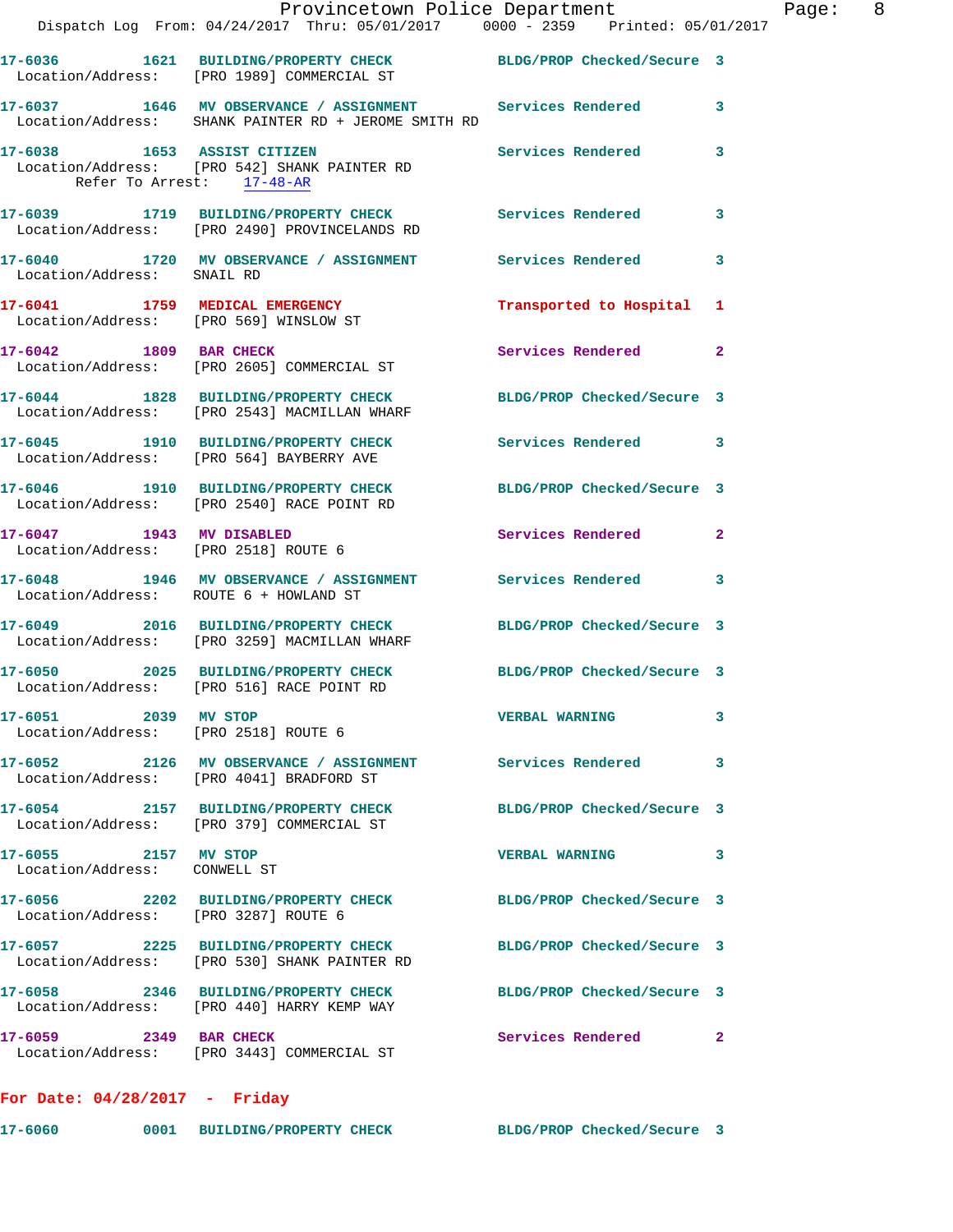|                                                                      | Dispatch Log From: 04/24/2017 Thru: 05/01/2017 0000 - 2359 Printed: 05/01/2017                                 | Provincetown Police Department |                | Page: 9 |  |
|----------------------------------------------------------------------|----------------------------------------------------------------------------------------------------------------|--------------------------------|----------------|---------|--|
|                                                                      | Location/Address: [PRO 1638] COMMERCIAL ST                                                                     |                                |                |         |  |
|                                                                      | 17-6062 0004 PARK, WALK & TALK Services Rendered<br>Location/Address: RYDER ST EXT + COMMERCIAL ST             |                                | $\overline{2}$ |         |  |
|                                                                      | 17-6063 0005 LOBBY TRAFFIC<br>Location/Address: [PRO 542] SHANK PAINTER RD                                     | Services Rendered 2            |                | 20      |  |
|                                                                      | 17-6061 0007 BUILDING/PROPERTY CHECK Services Rendered 3<br>Location/Address: [PRO 3296] SHANK PAINTER RD      |                                |                |         |  |
|                                                                      | 17-6064 0009 BUILDING/PROPERTY CHECK<br>Location/Address: [PRO 1778] SHANK PAINTER RD                          | <b>Services Rendered</b>       | 3              |         |  |
|                                                                      | 17-6065 0010 BUILDING/PROPERTY CHECK Services Rendered 3<br>Location/Address: [PRO 545] SHANK PAINTER RD       |                                |                |         |  |
|                                                                      | 17-6066 0022 BUILDING/PROPERTY CHECK<br>Location/Address: [PRO 2539] RYDER ST EXT                              | BLDG/PROP Checked/Secure 3     |                |         |  |
|                                                                      | 17-6067 0040 BUILDING/PROPERTY CHECK BLDG/PROP Checked/Secure 3<br>Location/Address: [PRO 182] COMMERCIAL ST   |                                |                |         |  |
|                                                                      | 17-6068 0040 BUILDING/PROPERTY CHECK<br>Location/Address: [PRO 175] COMMERCIAL ST                              | BLDG/PROP Checked/Secure 3     |                |         |  |
|                                                                      | 17-6069 6051 MV OBSERVANCE / ASSIGNMENT Services Rendered<br>Location/Address: BRADFORD ST + STANDISH ST       |                                | 3              |         |  |
|                                                                      | 17-6070 0134 BUILDING/PROPERTY CHECK<br>Location/Address: [PRO 1989] COMMERCIAL ST                             | <b>Services Rendered</b>       | $\mathbf{3}$   |         |  |
|                                                                      | 17-6071 0138 MV OBSERVANCE / ASSIGNMENT<br>Location/Address: HOWLAND ST + BRADFORD ST                          | No Action Required             | 3              |         |  |
|                                                                      | 17-6072 0142 BUILDING/PROPERTY CHECK Services Rendered<br>Location/Address: [PRO 3259] MACMILLAN WHARF         |                                | $\mathbf{3}$   |         |  |
|                                                                      | 17-6073 0210 MV OBSERVANCE / ASSIGNMENT Services Rendered<br>Location/Address: [PRO 537] SHANK PAINTER RD      |                                | 3              |         |  |
|                                                                      | 17-6074 0220 BUILDING/PROPERTY CHECK BLDG/PROP Checked/Secure 3<br>Location/Address: [PRO 447] JEROME SMITH RD |                                |                |         |  |
| 17-6075 0448 COMPLAINT                                               | Location/Address: [PRO 991] MECHANIC ST                                                                        | Services Rendered 3            |                |         |  |
|                                                                      | 17-6076 		 0525 BUILDING/PROPERTY CHECK Services Rendered 3<br>Location/Address: [PRO 3670] SHANK PAINTER RD   |                                |                |         |  |
|                                                                      | 17-6077 0536 BUILDING/PROPERTY CHECK Services Rendered 3<br>Location/Address: [PRO 2540] RACE POINT RD         |                                |                |         |  |
|                                                                      | 17-6078 0554 BUILDING/PROPERTY CHECK<br>Location/Address: [PRO 444] HIGH POLE HILL                             | BLDG/PROP Checked/Secure 3     |                |         |  |
|                                                                      | 17-6079 0612 MV OBSERVANCE / ASSIGNMENT<br>Location/Address: SHANK PAINTER RD + ROUTE 6                        | No Action Required             | $\mathbf{3}$   |         |  |
| 17-6080 0641 FIRE ALARM DRILL                                        | Location/Address: [PRO 3222] ALDEN ST                                                                          | Services Rendered 1            |                |         |  |
| 17-6082 0740 LOST WALLET                                             | Location/Address: [PRO 542] SHANK PAINTER RD                                                                   | Services Rendered              | 3              |         |  |
| 17-6083 0812 AT SCHOOL<br>Location/Address: [PRO 569] WINSLOW ST     |                                                                                                                | Services Rendered 3            |                |         |  |
| 17-6084 0856 COMPUTER SCAM<br>Location/Address: [PRO 2763] CONANT ST |                                                                                                                | Services Rendered              | $\mathbf{2}$   |         |  |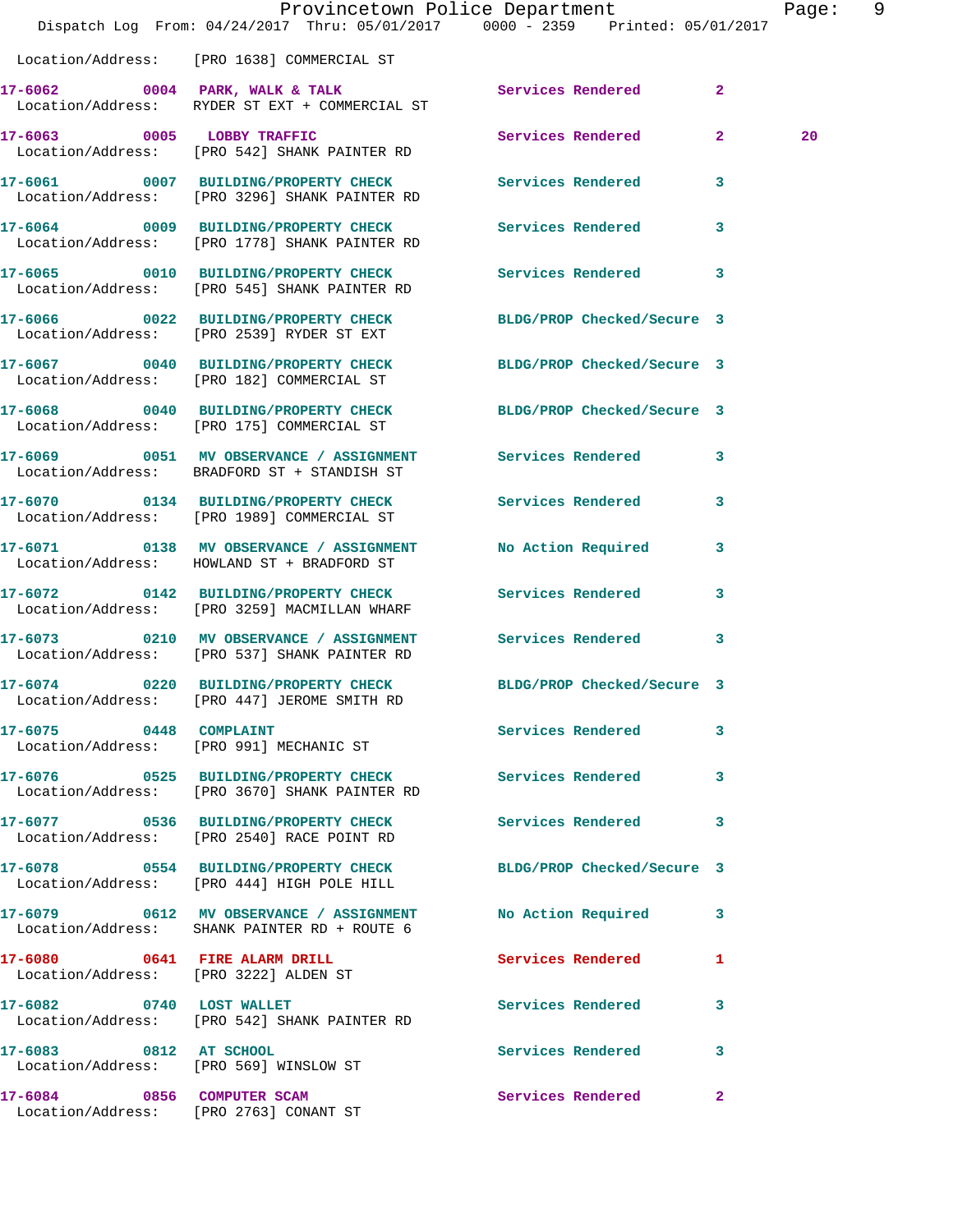|                                      | Dispatch Log From: 04/24/2017 Thru: 05/01/2017 0000 - 2359 Printed: 05/01/2017                                      | Provincetown Police Department |              | Page: 10 |  |
|--------------------------------------|---------------------------------------------------------------------------------------------------------------------|--------------------------------|--------------|----------|--|
|                                      | 17-6085 0924 PARK, WALK & TALK 3 Services Rendered 2<br>Location/Address: [PRO 2251] COMMERCIAL ST                  |                                |              |          |  |
|                                      | 17-6086 1051 TAXI INSPECTION Services Rendered 2<br>Location/Address: [PRO 542] SHANK PAINTER RD                    |                                |              |          |  |
|                                      | 17-6087 1123 MV DISABLED<br>Location/Address: [PRO 2519] ROUTE 6                                                    | Services Rendered              | $\mathbf{2}$ |          |  |
|                                      | 17-6088 1136 CHEST PAINS/TRANSPORT Transported to Hospital 1<br>Location/Address: [PRO 440] HARRY KEMP WAY          |                                |              |          |  |
| Location/Address: [PRO 2521] ROUTE 6 | 17-6090 1247 MV OBSERVANCE / ASSIGNMENT Services Rendered 3                                                         |                                |              |          |  |
| Refer To Accident: 17-17-AC          | 17-6091 1259 BUMPER DAMAGE<br>Location/Address: [PRO 537] SHANK PAINTER RD                                          | <b>Services Rendered</b>       | $\mathbf{1}$ |          |  |
|                                      | 17-6092 1308 DRIVEWAY OBSTRUCTION 5ervices Rendered 3<br>Location/Address: [PRO 1173] WINTHROP ST                   |                                |              |          |  |
| Location/Address: [PRO 2479] ROUTE 6 | 17-6093 1431 TURTLE CROSSING                                                                                        | Services Rendered              | $\mathbf{2}$ |          |  |
| 17-6094 1500 SCHOOL                  | Location/Address: [PRO 569] WINSLOW ST                                                                              | Services Rendered 3            |              |          |  |
|                                      | 17-6095 1526 BUILDING/PROPERTY CHECK BLDG/PROP Checked/Secure 3<br>Location/Address: [PRO 3259] MACMILLAN WHARF     |                                |              |          |  |
|                                      | 17-6096 1539 BUILDING/PROPERTY CHECK BLDG/PROP Checked/Secure 3<br>Location/Address: [PRO 2483] COMMERCIAL ST       |                                |              |          |  |
|                                      | 17-6098 1603 BAR CHECK<br>Location/Address: [PRO 2605] COMMERCIAL ST                                                | BLDG/PROP Checked/Secure 2     |              |          |  |
|                                      | 17-6099 1608 BUILDING/PROPERTY CHECK BLDG/PROP Checked/Secure 3<br>Location/Address: [PRO 99] COMMERCIAL ST         |                                |              |          |  |
|                                      | 17-6100 1613 MV ACCIDENT/MINOR<br>Location/Address: COMMERCIAL ST + WINTHROP ST                                     | Services Rendered 1            |              |          |  |
| Location/Address: SNAIL RD + ROUTE 6 | 17-6102 1723 MV OBSERVANCE / ASSIGNMENT Services Rendered 3                                                         |                                |              |          |  |
|                                      | 17-6103 1734 BUILDING/PROPERTY CHECK BLDG/PROP Checked/Secure 3<br>Location/Address: [PRO 2977] COMMERCIAL ST       |                                |              |          |  |
| 17-6105 1810 RACCOON                 | Location/Address: [PRO 1245] SEASHORE PARK DR                                                                       | Services Rendered 3            |              |          |  |
|                                      | 17-6106 1903 BUILDING/PROPERTY CHECK<br>Location/Address: [PRO 72] PROVINCELANDS RD                                 | BLDG/PROP Checked/Secure 3     |              |          |  |
|                                      | 17-6107 1912 MV OBSERVANCE / ASSIGNMENT Services Rendered 3<br>Location/Address: PROVINCELANDS RD + BRADFORD ST EXT |                                |              |          |  |
|                                      | 17-6108 1932 ALARM - GENERAL<br>Location/Address: [PRO 324] COMMERCIAL ST                                           | Taken/Referred to Other 1      |              |          |  |
| Location/Address: [PRO 571] ALDEN ST | 17-6109 1956 BUILDING/PROPERTY CHECK Services Rendered 3                                                            |                                |              |          |  |
|                                      | 17-6110 2111 BUILDING/PROPERTY CHECK BLDG/PROP Checked/Secure 3<br>Location/Address: [PRO 519] RACE POINT RD        |                                |              |          |  |
|                                      | 17-6111 2117 BUILDING/PROPERTY CHECK BLDG/PROP Checked/Secure 3<br>Location/Address: [PRO 2499] RACE POINT RD       |                                |              |          |  |
| 17-6112                              | 2127 BUILDING/PROPERTY CHECK                                                                                        | BLDG/PROP Checked/Secure 3     |              |          |  |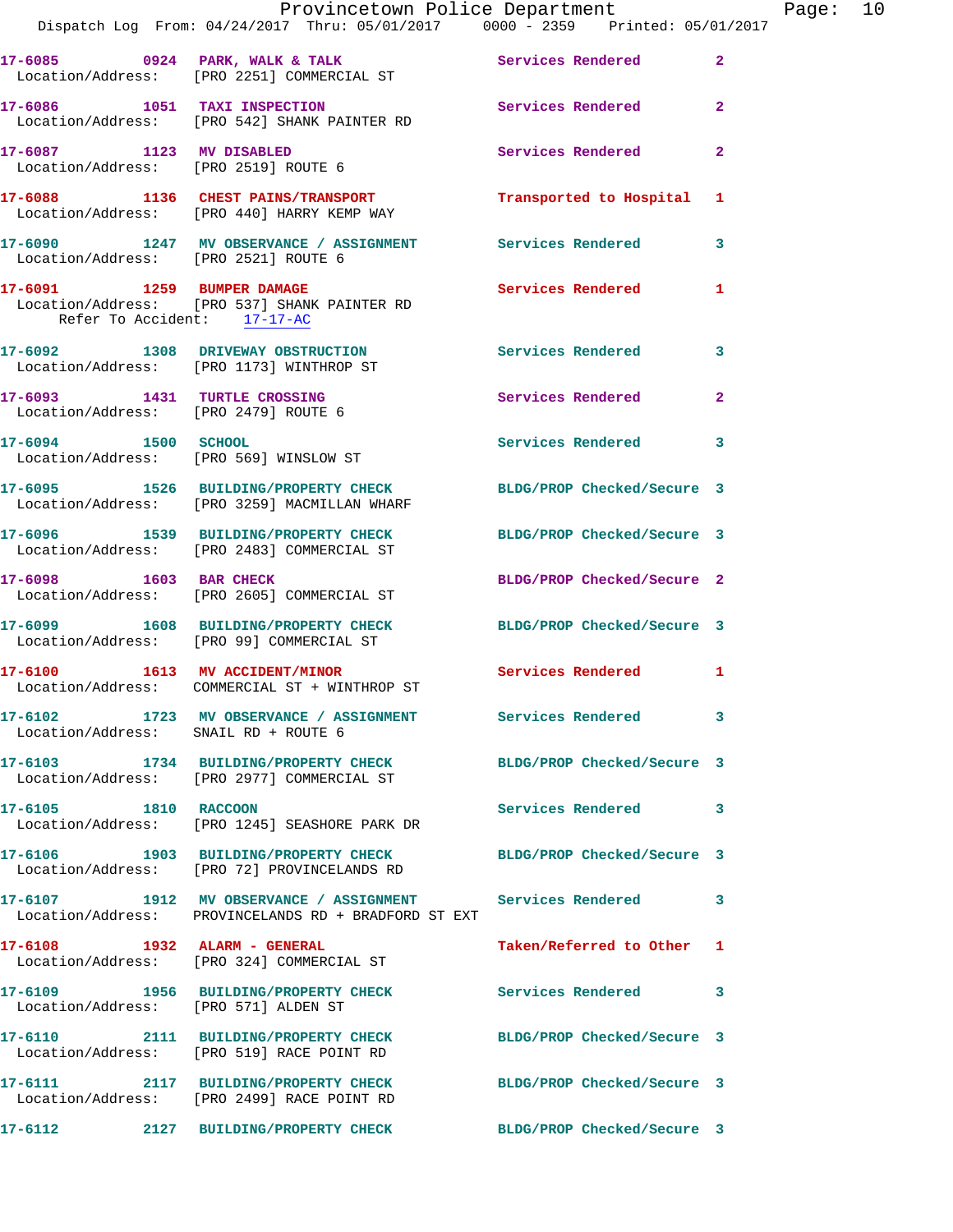|                                                                   | Dispatch Log From: 04/24/2017 Thru: 05/01/2017 0000 - 2359 Printed: 05/01/2017                                  | Provincetown Police Department                   | Page: 11     |  |
|-------------------------------------------------------------------|-----------------------------------------------------------------------------------------------------------------|--------------------------------------------------|--------------|--|
|                                                                   | Location/Address: [PRO 182] COMMERCIAL ST                                                                       |                                                  |              |  |
| Location/Address: ROUTE 6 + SNAIL RD                              | 17-6113 2128 MV OBSERVANCE / ASSIGNMENT Services Rendered 3                                                     |                                                  |              |  |
| 17-6114 2128 MV STOP                                              | Location: [PRO 3431] LOPES SQUARE                                                                               | <b>VERBAL WARNING</b><br>3                       |              |  |
| 17-6115 2141 MV STOP                                              | Location/Address: [PRO 521] ROUTE 6                                                                             | VERBAL WARNING 3                                 |              |  |
|                                                                   | 17-6117 2339 BUILDING/PROPERTY CHECK BLDG/PROP Checked/Secure 3<br>Location/Address: [PRO 530] SHANK PAINTER RD |                                                  |              |  |
| For Date: $04/29/2017$ - Saturday                                 |                                                                                                                 |                                                  |              |  |
|                                                                   | 17-6118 0000 LOBBY TRAFFIC<br>Location/Address: [PRO 542] SHANK PAINTER RD                                      | Services Rendered 2                              | 23           |  |
| 17-6119 0617 HAZARDS                                              | Location/Address: [PRO 2513] ROUTE 6                                                                            | Taken/Referred to Other 2                        |              |  |
|                                                                   | 17-6120 0832 FOLLOW UP<br>Location/Address: [PRO 1173] WINTHROP ST                                              | <b>Services Rendered</b><br>$\mathbf{2}$         |              |  |
|                                                                   | 17-6121 0855 BUILDING/PROPERTY CHECK Services Rendered<br>Location/Address: [PRO 2898] JEROME SMITH RD          | 3                                                |              |  |
|                                                                   | 17-6122 0913 BUILDING/PROPERTY CHECK Services Rendered 3<br>Location/Address: [PRO 3259] MACMILLAN WHARF        |                                                  |              |  |
|                                                                   | 17-6123 0932 BUILDING/PROPERTY CHECK<br>Location/Address: [PRO 2490] PROVINCELANDS RD                           | BLDG/PROP Checked/Secure 3                       |              |  |
|                                                                   | 17-6125 0955 LIFT ASSIST<br>Location/Address: [PRO 1109] SOMERSET RD                                            | Services Rendered 1                              |              |  |
| Location/Address: [PRO 2521] ROUTE 6                              | 17-6124 0956 MV OBSERVANCE / ASSIGNMENT Services Rendered                                                       | 3                                                |              |  |
|                                                                   | 17-6126 1016 LANDLORD/TENANT Services Rendered 2<br>Location/Address: [PRO 3222] ALDEN ST                       |                                                  |              |  |
|                                                                   | 17-6128 1053 BURGLAR ALARM<br>Location/Address: [PRO 3990] RACE POINT RD                                        | False Alarm <b>Exercise Service Service</b><br>1 |              |  |
| 17-6129 1120 FOUND KEYS                                           | Location/Address: [PRO 1989] COMMERCIAL ST                                                                      | Services Rendered<br>3                           |              |  |
|                                                                   | 17-6130 1142 MEDICAL EMERGENCY<br>Location/Address: [PRO 539] SHANK PAINTER RD                                  | <b>GONE ON ARRIVAL</b><br>1                      |              |  |
| 17-6132 1303 LARCENY                                              | Location/Address: [PRO 1221] PROVINCELANDS RD                                                                   | Services Rendered<br>$\mathbf{2}$                |              |  |
|                                                                   | 17-6133 1338 BUILDING/PROPERTY CHECK<br>Location/Address: [PRO 3163] WINTHROP ST                                | Services Rendered<br>3                           |              |  |
|                                                                   | 17-6134 1409 BUILDING/PROPERTY CHECK Services Rendered<br>Location/Address: [PRO 75] CAPTAIN BERTIES WAY        | 3                                                |              |  |
|                                                                   | 17-6136 1518 MEDICAL EMERGENCY<br>Location/Address: [PRO 1493] UPPER MILLER HILL RD                             | Transported to Hospital 1                        |              |  |
| 17-6137 1519 MV ACCIDENT/MINOR<br>Location/Address: COMMERCIAL ST |                                                                                                                 | <b>Services Rendered</b> 1                       | $\mathbf{2}$ |  |
| 17-6138 1541 DOG BITE                                             | Location/Address: [PRO 3912] SHANK PAINTER RD                                                                   | Services Rendered<br>$\mathbf{2}$                |              |  |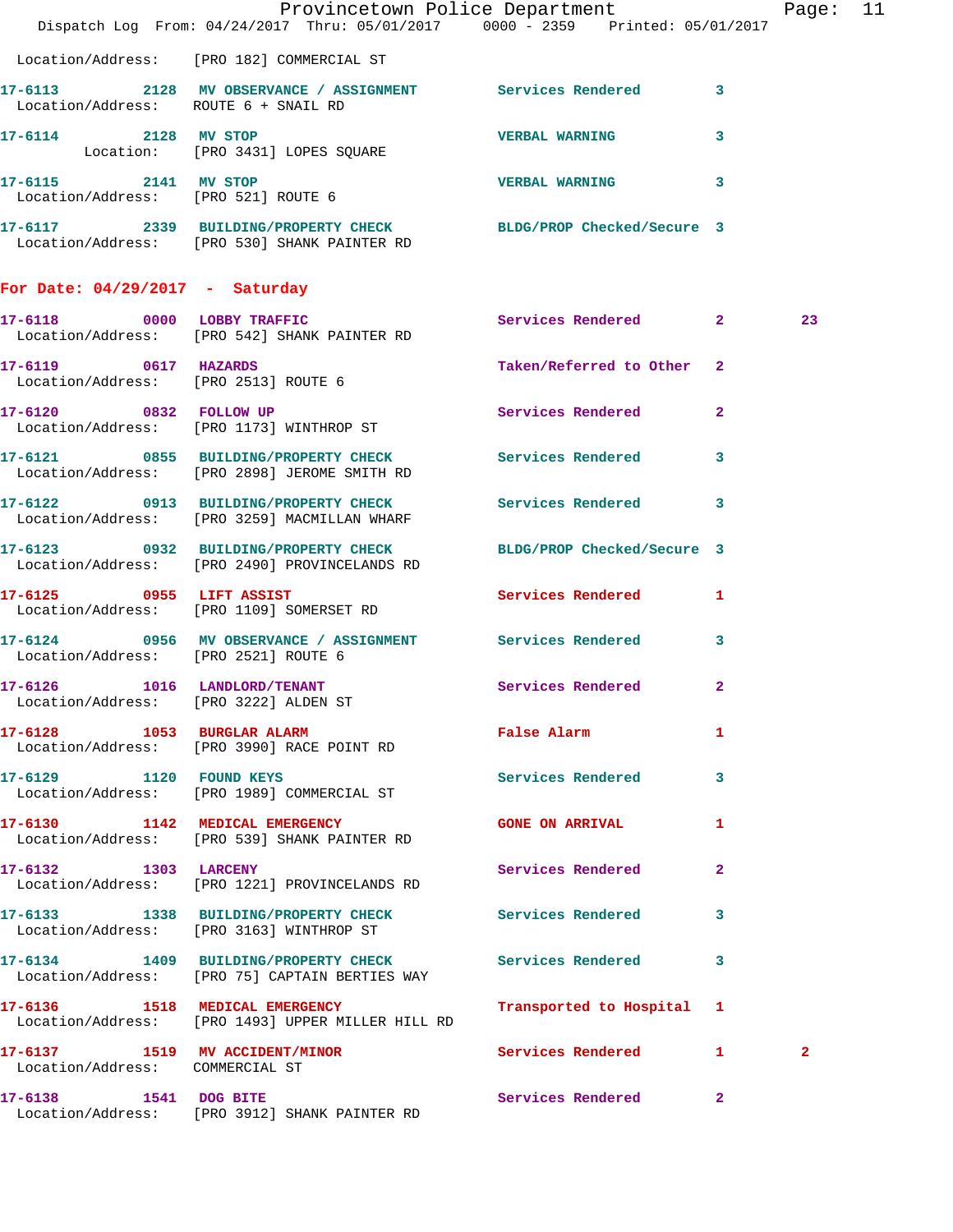|                                   |  | Provincetown Police Department  | Page: 12 |  |
|-----------------------------------|--|---------------------------------|----------|--|
| rom: 04/24/2017  Thru: 05/01/2017 |  | 0000 - 2359 Printed: 05/01/2017 |          |  |

|                                        | Dispatch Log From: 04/24/2017 Thru: 05/01/2017 0000 - 2359 Printed: 05/01/2                                   |                            |                         |
|----------------------------------------|---------------------------------------------------------------------------------------------------------------|----------------------------|-------------------------|
| 17-6140   1617   FOLLOW UP             | Location/Address: [PRO 542] SHANK PAINTER RD                                                                  | <b>Services Rendered</b>   | $\mathbf{2}$            |
|                                        | 17-6142 1709 MV OBSERVANCE / ASSIGNMENT Services Rendered<br>Location/Address: SNAIL RD                       |                            | $\overline{\mathbf{3}}$ |
| 17-6143 1729 LOST KEYS                 | Location/Address: [PRO 542] SHANK PAINTER RD                                                                  | <b>Services Rendered</b>   | 3                       |
|                                        | 17-6144 1842 BUILDING/PROPERTY CHECK<br>Location/Address: [PRO 2483] COMMERCIAL ST                            | BLDG/PROP Checked/Secure 3 |                         |
|                                        | 17-6145 1855 BUILDING/PROPERTY CHECK BLDG/PROP Checked/Secure 3<br>Location/Address: [PRO 2977] COMMERCIAL ST |                            |                         |
|                                        | 17-6146 1937 MV COMPLAINT<br>Location/Address: [PRO 824] COMMERCIAL ST                                        | Could Not Locate           | $\overline{2}$          |
|                                        | Location/Address: [PRO 3260] BRADFORD ST EXT                                                                  | <b>False Alarm</b>         | 1                       |
| 17-6148 2007 NOISE COMPLAINT           | Location/Address: [PRO 3950] COMMERCIAL ST                                                                    | No Action Required         | 3                       |
|                                        | 17-6150 2143 BAR CHECK<br>Location/Address: [PRO 3443] COMMERCIAL ST                                          | Services Rendered          | $\overline{2}$          |
|                                        | 17-6151 2153 MEDICAL EMERGENCY<br>Location/Address: [PRO 2853] SHANK PAINTER RD                               | Transported to Hospital    | 1                       |
| Location/Address: [PRO 569] WINSLOW ST | 17-6153 2258 SUSPICIOUS ACTIVITY                                                                              | SPOKEN TO                  | $\overline{a}$          |
|                                        | 17-6155 2258 ASSIST CITIZEN<br>Location/Address: [PRO 542] SHANK PAINTER RD                                   | SPOKEN TO                  | 3                       |
|                                        | 17-6154 2300 ASSIST CITIZEN<br>Location/Address: [PRO 3020] STEARNS AVE                                       | <b>Services Rendered</b>   | 3                       |
|                                        | 17-6156 2325 ALARM - GENERAL<br>Location/Address: [PRO 2155] COMMERCIAL ST                                    | False Alarm                | 1                       |

## **For Date: 04/30/2017 - Sunday**

|                                        | 17-6157 0001 LOBBY TRAFFIC Services Rendered 2<br>Location/Address: [PRO 542] SHANK PAINTER RD                |                         | 10 <sub>1</sub> |
|----------------------------------------|---------------------------------------------------------------------------------------------------------------|-------------------------|-----------------|
|                                        | 17-6158 		 0023 BUILDING/PROPERTY CHECK Services Rendered<br>Location/Address: [PRO 3259] MACMILLAN WHARF     | $\overline{3}$          |                 |
| Location/Address: [PRO 2521] ROUTE 6   | 17-6159       0034   MV OBSERVANCE / ASSIGNMENT      Services Rendered                                        | $\overline{\mathbf{3}}$ |                 |
|                                        | 17-6160 0037 BUILDING/PROPERTY CHECK BLDG/PROP Checked/Secure 3<br>Location/Address: [PRO 1638] COMMERCIAL ST |                         |                 |
|                                        | Location/Address: RYDER ST + BRADFORD ST                                                                      | $\overline{\mathbf{3}}$ |                 |
|                                        | Location/Address: [PRO 2426] COMMERCIAL ST                                                                    | 3                       |                 |
|                                        | Location/Address: [PRO 2540] RACE POINT RD                                                                    | $\overline{\mathbf{3}}$ |                 |
|                                        | 17-6164 		 0204 BUILDING/PROPERTY CHECK Services Rendered<br>Location/Address: [PRO 2898] JEROME SMITH RD     | $\overline{\mathbf{3}}$ |                 |
| Location/Address: [PRO 94] BRADFORD ST |                                                                                                               | $\overline{\mathbf{3}}$ |                 |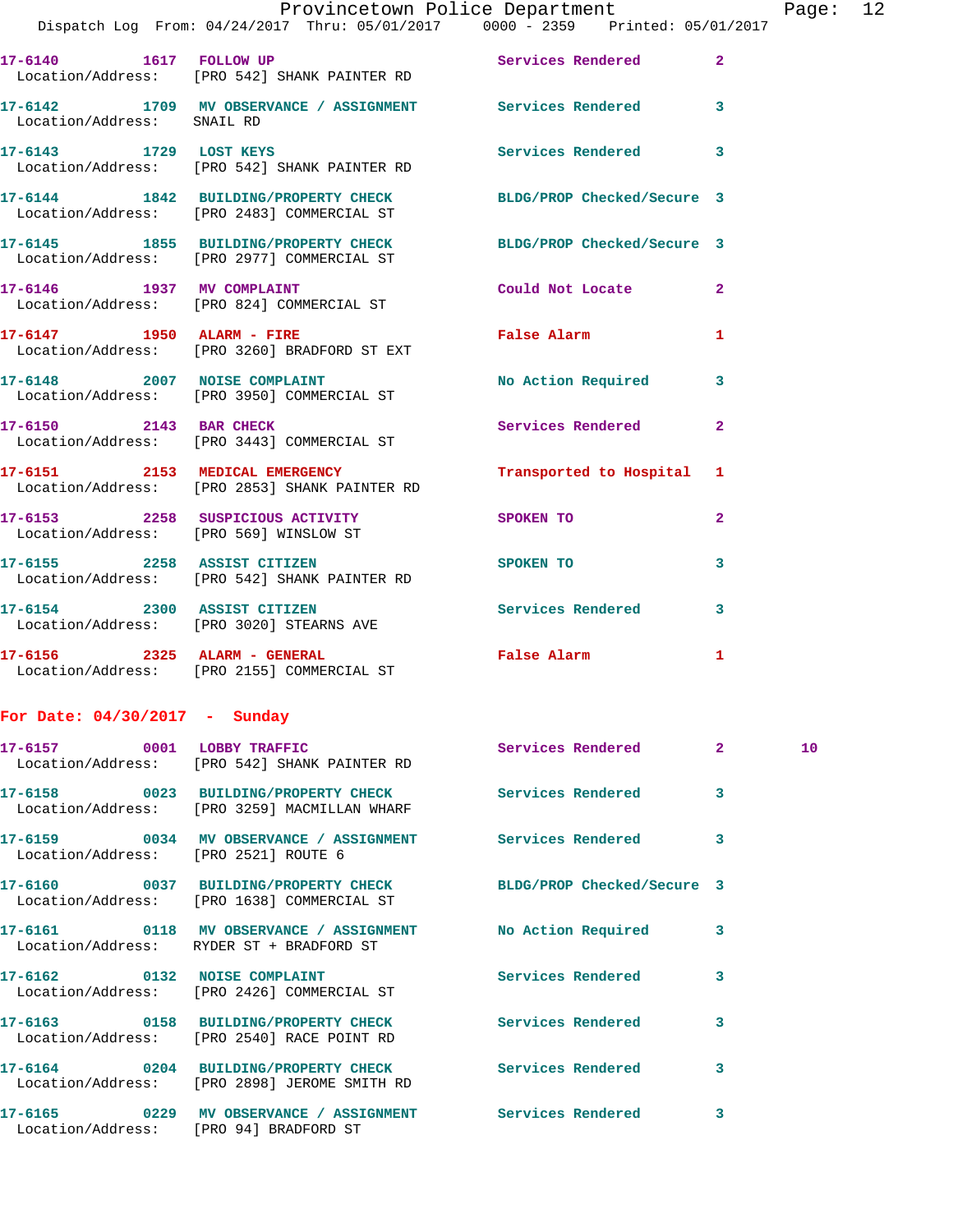|                                                                   | 17-6166 0248 BUILDING/PROPERTY CHECK<br>Location/Address: [PRO 444] HIGH POLE HILL      | BLDG/PROP Checked/Secure 3 |                |
|-------------------------------------------------------------------|-----------------------------------------------------------------------------------------|----------------------------|----------------|
| Location/Address: [PRO 2513] ROUTE 6                              | 17-6167 0511 MV OBSERVANCE / ASSIGNMENT Services Rendered                               |                            | $\mathbf{3}$   |
|                                                                   | 17-6169 0655 PARK, WALK & TALK<br>Location/Address: [PRO 2251] COMMERCIAL ST            | Services Rendered          | $\mathbf{2}$   |
| Location/Address: [PRO 4005] SCHOOL ST                            | 17-6170 0721 BUILDING/PROPERTY CHECK                                                    | Services Rendered          | $\mathbf{3}$   |
|                                                                   |                                                                                         |                            | 3              |
| 17-6173 0948 PARK, WALK & TALK<br>Location/Address: COMMERCIAL ST |                                                                                         | Services Rendered          | $\mathbf{2}$   |
| 17-6174 1004 LOST LICENSE                                         | Location/Address: [PRO 542] SHANK PAINTER RD                                            | Services Rendered          | 3              |
| 17-6175 1056 COMPLAINT                                            | Location/Address: [PRO 454] WASHINGTON AVE                                              | <b>Services Rendered</b>   | 3              |
|                                                                   | 17-6176 1221 MV OBSERVANCE / ASSIGNMENT<br>Location/Address: [PRO 537] SHANK PAINTER RD | <b>Services Rendered</b>   | 3              |
| 17-6177 1238 COMPLAINT                                            | Location/Address: [PRO 2977] COMMERCIAL ST                                              | Services Rendered          | 3              |
| 17-6178 1307 FOLLOW UP                                            | Location/Address: [PRO 1006] NELSON AVE                                                 | FOLLOW UP                  | $\overline{2}$ |
| Location/Address: [PRO 3287] ROUTE 6                              | 17-6179 1414 BUILDING/PROPERTY CHECK                                                    | BLDG/PROP Checked/Secure 3 |                |
| 17-6182 1425 MV COMPLAINT                                         | Location/Address: BRADFORD ST + ALDEN ST                                                | Services Rendered          | $\mathbf{2}$   |
| 17-6180 1457 ASSIST TRURO                                         | Location/Address: [PRO 542] SHANK PAINTER RD                                            | No Action Required         | 3              |
|                                                                   | 17-6181 1541 BUILDING/PROPERTY CHECK<br>Location/Address: [PRO 3259] MACMILLAN WHARF    | BLDG/PROP Checked/Secure 3 |                |
|                                                                   | Location/Address: [PRO 2483] COMMERCIAL ST                                              | BLDG/PROP Checked/Secure 3 |                |
| 17-6185                                                           | 1700 MV OBSERVANCE / ASSIGNMENT<br>Location/Address: [PRO 525] COMMERCIAL ST            | <b>Services Rendered</b>   | $\mathbf{3}$   |
|                                                                   | 17-6187 1705 MEDICAL EMERGENCY<br>Location/Address: [PRO 365] COMMERCIAL ST             | Transported to Hospital 1  |                |
|                                                                   | 17-6186 1706 BUILDING/PROPERTY CHECK<br>Location/Address: [PRO 1638] COMMERCIAL ST      | Services Rendered          | 3              |
| 17-6190 1813 NOISE COMPLAINT                                      | Location/Address: [PRO 3260] BRADFORD ST EXT                                            | Services Rendered          | $\mathbf{3}$   |
|                                                                   | 17-6191 1923 MV IN SAND/NOTIFY NPS<br>Location/Address: [PRO 2499] RACE POINT RD        | <b>Services Rendered</b>   | $\mathbf{3}$   |
| 17-6192 1926 BAR CHECK                                            | Location/Address: [PRO 356] COMMERCIAL ST                                               | Services Rendered          | $\mathbf{2}$   |
|                                                                   | 17-6193 1928 BUILDING/PROPERTY CHECK<br>Location/Address: [PRO 2490] PROVINCELANDS RD   | BLDG/PROP Checked/Secure 3 |                |
|                                                                   |                                                                                         | BLDG/PROP Checked/Secure 3 |                |